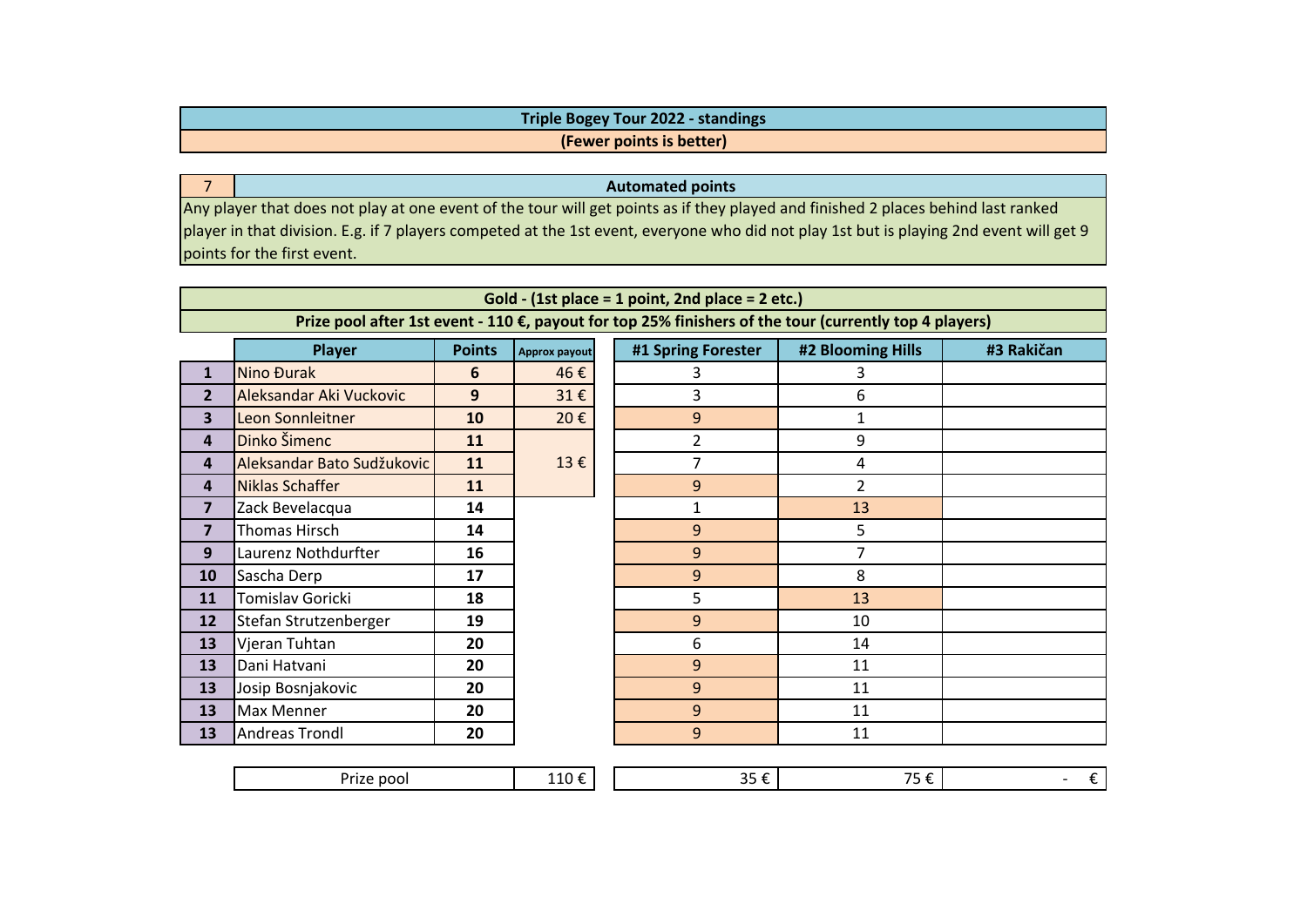|                         |                                |    |                                                                                                                                                                   | Red - $(1st place = 1 point, 2nd place = 2 etc.)$ |                |            |  |
|-------------------------|--------------------------------|----|-------------------------------------------------------------------------------------------------------------------------------------------------------------------|---------------------------------------------------|----------------|------------|--|
|                         | <b>Player</b><br><b>Points</b> |    | Prize pool after 1st event - 75 €, payout for top 25% finishers of the tour (currently top 3 players)<br>#1 Spring Forester<br>#2 Blooming Hills<br>Approx payout |                                                   |                |            |  |
|                         | <b>Tomislav Cavar</b>          | 6  |                                                                                                                                                                   | 2                                                 | 4              | #3 Rakičan |  |
| $\mathbf{1}$            | Péter Kiss                     | 6  | 60€                                                                                                                                                               | 4                                                 | $\overline{2}$ |            |  |
| 3                       | Andreja Bernjak                | 9  |                                                                                                                                                                   |                                                   | 8              |            |  |
| 3                       | <b>Marin Grbac</b>             | 9  | 15€                                                                                                                                                               | 6                                                 | 3              |            |  |
| 5                       | Radule Raško Mikic             | 10 |                                                                                                                                                                   | $\overline{2}$                                    | 8              |            |  |
| 5                       | Boštjan Lotric                 | 10 |                                                                                                                                                                   | 9                                                 |                |            |  |
| $\overline{\mathbf{z}}$ | Antun Blazanovic               | 11 |                                                                                                                                                                   | 5                                                 | 6              |            |  |
| 8                       | Luka Žnidaric                  | 13 |                                                                                                                                                                   | 9                                                 | 4              |            |  |
| 9                       | Ana Goricki                    | 15 |                                                                                                                                                                   | 7                                                 | 8              |            |  |
| 9                       | Andrej Slavic                  | 15 |                                                                                                                                                                   | 9                                                 | 6              |            |  |
| 9                       | Zoya Sagmeister Martini        | 15 |                                                                                                                                                                   | 9                                                 | 6              |            |  |
| 12                      | <b>Gerhard Schwarz</b>         | 17 |                                                                                                                                                                   | 9                                                 | 8              |            |  |
|                         |                                |    |                                                                                                                                                                   |                                                   |                |            |  |
|                         | Prize pool                     |    | 75€                                                                                                                                                               | 35€                                               | 40€            |            |  |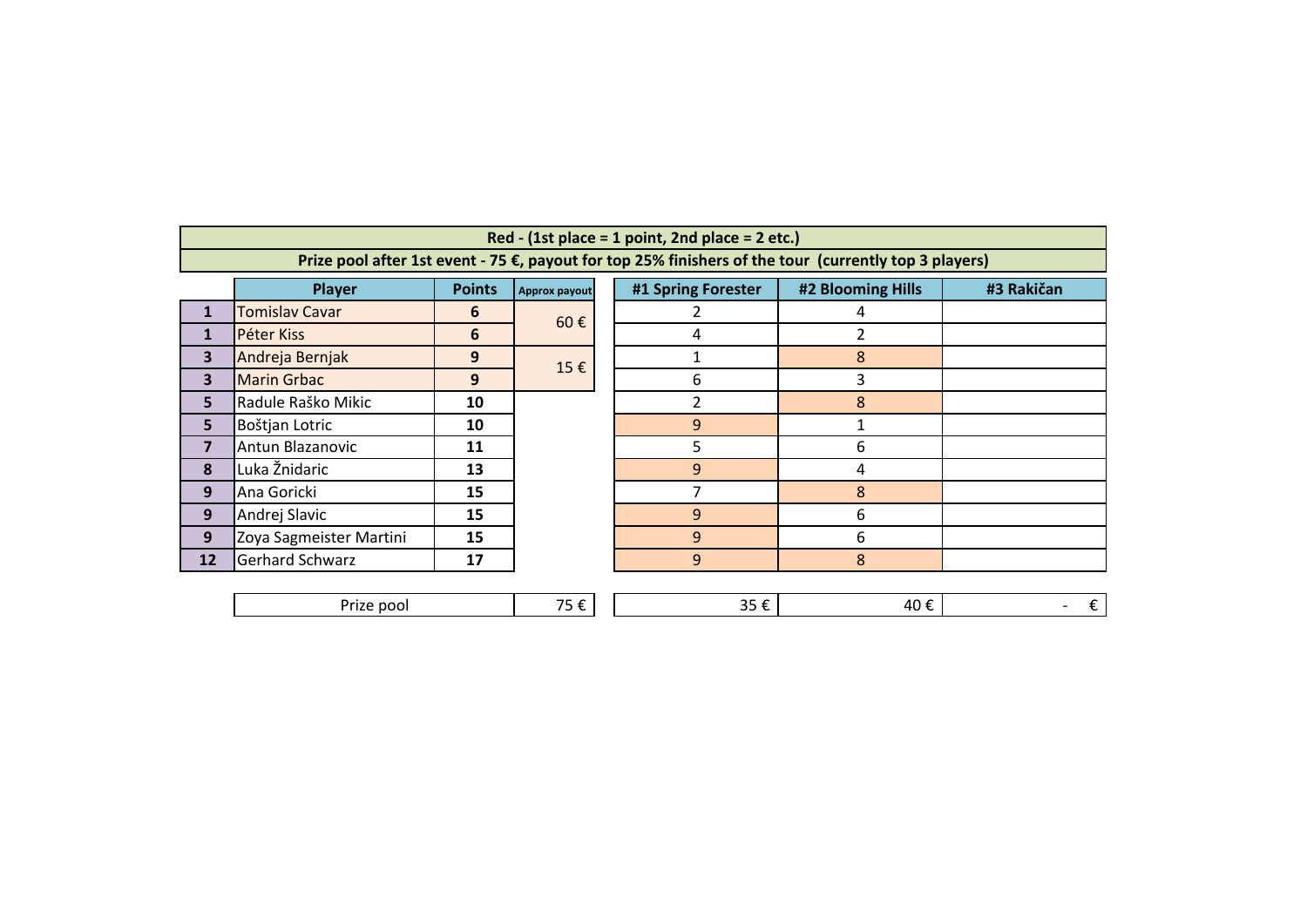## **Green - (1st place = 1 point, 2nd place = 2 etc.)**

**Prize pool after 2nd event - 130 €, payout for top 25% finishers of the tour (currently top 4 players)**

|                         | Player                   | <b>Points</b>           | Approx payout | #1 Spring Forester | #2 Bloomi      |
|-------------------------|--------------------------|-------------------------|---------------|--------------------|----------------|
| $\mathbf{1}$            | Anđelko Zrinski          | $\overline{\mathbf{3}}$ | 55€           |                    | 2              |
| $\overline{2}$          | Borna Vardić             | 6                       | 36€           | 3                  | 3              |
| 3                       | Tomislav Kačavenda       | 8                       | 39€           | 2                  | 6              |
| 3                       | Vanja Brozovic           | 8                       |               | 3                  | 5              |
| 5                       | Martin Josef Nittmann    | 13                      |               | 12                 | $\mathbf{1}$   |
| 6                       | Ira Molnar Goricki       | 15                      |               | 5                  | 10             |
| 7                       | Veronika Tóth            | 16                      |               | 6                  | 10             |
| 7                       | Adrian Liber             | 16                      |               | 7                  | 9              |
| $\overline{\mathbf{z}}$ | Danica Pajtak            | 16                      |               | 8                  | 8              |
| $\overline{7}$          | Val Martic               | 16                      |               | 12                 | $\overline{4}$ |
| 11                      | Nino Krvavica            | 19                      |               | 9                  | 10             |
| 11                      | <b>Elisabeth Daffert</b> | 19                      |               | 12                 | 7              |
| 13                      | Maja Šimenc              | 20                      |               | 10                 | 10             |
| 14                      | Nikola Gluhak            | 22                      |               | 10                 | 12             |
| 14                      | Urban Braune             | 22                      |               | 12                 | 10             |
| 14                      | Vid Kuklec               | 22                      |               | 12                 | 10             |

| ayer             | <b>Points</b>   | Approx payout | #1 Spring Forester | #2 Blooming Hills       | #3 Rakičan |
|------------------|-----------------|---------------|--------------------|-------------------------|------------|
| ski              | 3               | 55€           | 1                  | 2                       |            |
|                  | $6\phantom{1}6$ | 36€           | 3                  | 3                       |            |
| avenda           | $\pmb{8}$       | 39€           | $\overline{2}$     | 6                       |            |
| ic               | 8               |               | 3                  | 5                       |            |
| Nittmann         | 13              |               | 12                 | 1                       |            |
| oricki           | 15              |               | 5                  | 10                      |            |
| h                | 16              |               | 6                  | 10                      |            |
|                  | 16              |               | $\overline{7}$     | 9                       |            |
| $\left( \right)$ | 16              |               | 8                  | 8                       |            |
|                  | 16              |               | 12                 | $\overline{\mathbf{4}}$ |            |
|                  | 19              |               | 9                  | 10                      |            |
| fert             | 19              |               | 12                 | 7                       |            |
|                  | 20              |               | 10                 | 10                      |            |
| k                | 22              |               | 10                 | 12                      |            |
| e                | 22              |               | 12                 | 10                      |            |
|                  | 22              |               | 12                 | 10                      |            |
|                  |                 |               |                    |                         |            |

| ъ.<br>. .<br>______ | __ | __ | $ \cdot$ |  |
|---------------------|----|----|----------|--|
|                     |    |    |          |  |